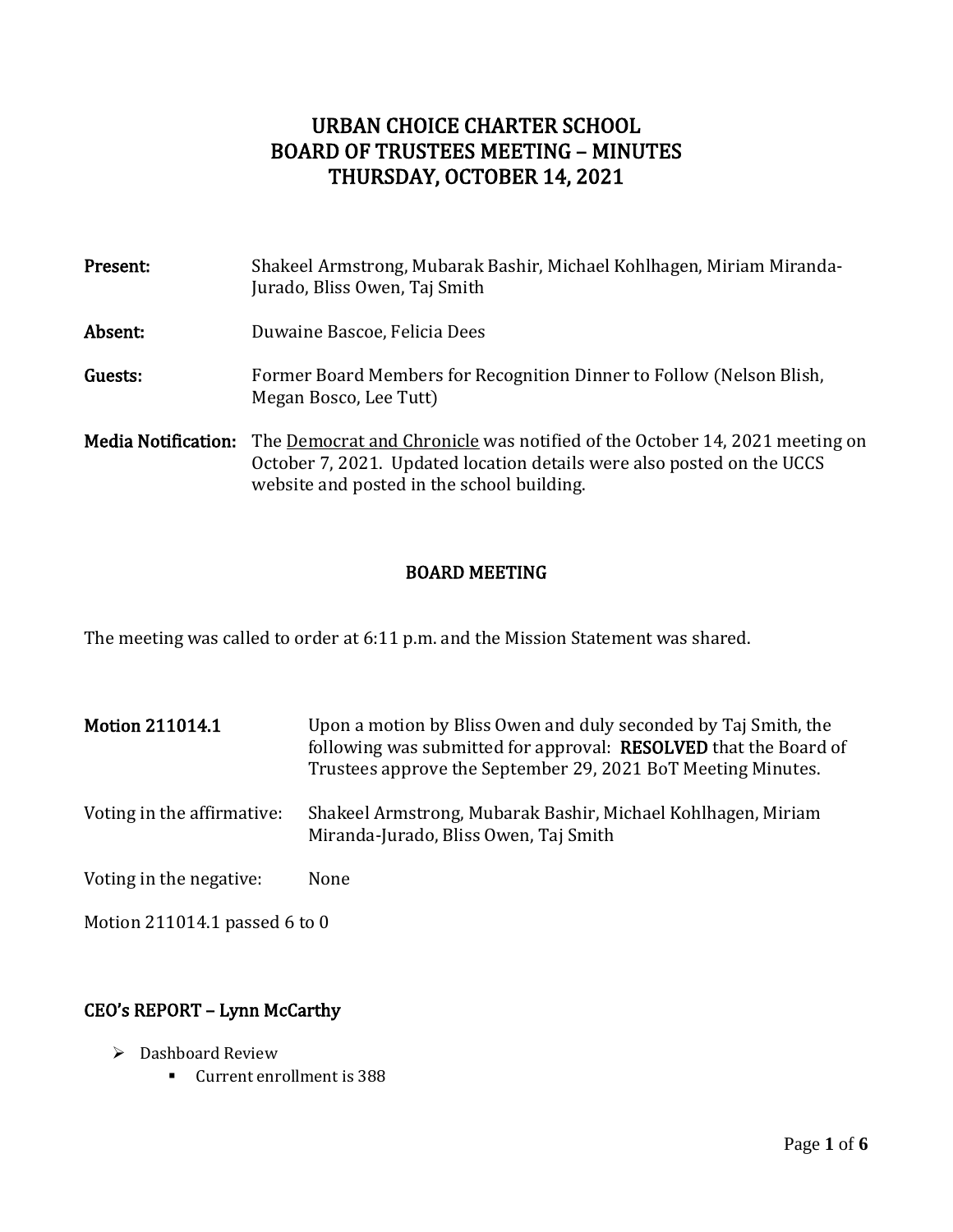- $\checkmark$  Some students moved to the suburbs or other states and others have returned to the RCSD for home schooling options
- $\checkmark$  395 is our budget and there are offers extended
- $\checkmark$  Our priority is to fill openings in K, 1 and 2 immediately
- **EXECUTE:** Students with Disabilities: 14
- English Language Learners: 5
- 372 currently on the wait list
- Part of the audit completed through the district has been clean and we are doing great
	- $\checkmark$  There are changes across the board that we will need to adhere to
	- $\checkmark$  Rolling out the corrections from the audit
- Attendance: 83%
	- $\checkmark$  Grades 8 and 6 at lower attendance percentages
	- $\checkmark$  Some students are quarantining when not testing positive
- Two home visits
- Discipline data reviewed
	- $\checkmark$  With students returning to the classroom after being out of school for the pandemic, we are focused on discipline and structured routines which is challenging at this time
- Review of SWIS data for clarification:
	- $\checkmark$  Average Referrals Per Day Per Month
	- $\checkmark$  Referrals by Problem Behavior
	- $\checkmark$  Referrals by Location
	- $\checkmark$  Referrals by Student
	- $\checkmark$  Referrals by Time
	- $\checkmark$  Referrals by Day of the Week
	- $\checkmark$  Referrals by Grade
		- Average of .34 referrals per day
		- Referrals can be minor or major
		- Top three referrals: disrespect, physical aggression (pushing/shoving), and disruption
			- ❖ Helping through intervention working with students
			- ❖ The Dean and his team are randomly visiting classrooms during the school day – checking in with students
			- ❖ The Student Support Team is leading morning circles
			- ❖ Identifying repeat offenders
			- ❖ Meeting in small groups and talking about resiliency
			- ❖ Disruptions focus is on classroom management
				- $\downarrow$  Professional Development was held on Friday with role playing for management techniques
				- $\overline{\text{4}}$  A key element is being consistent and setting expectations
				- $\overline{\phantom{a}}$  Kickboard is a K-8 reward system
					- Each grade level is setting up expectations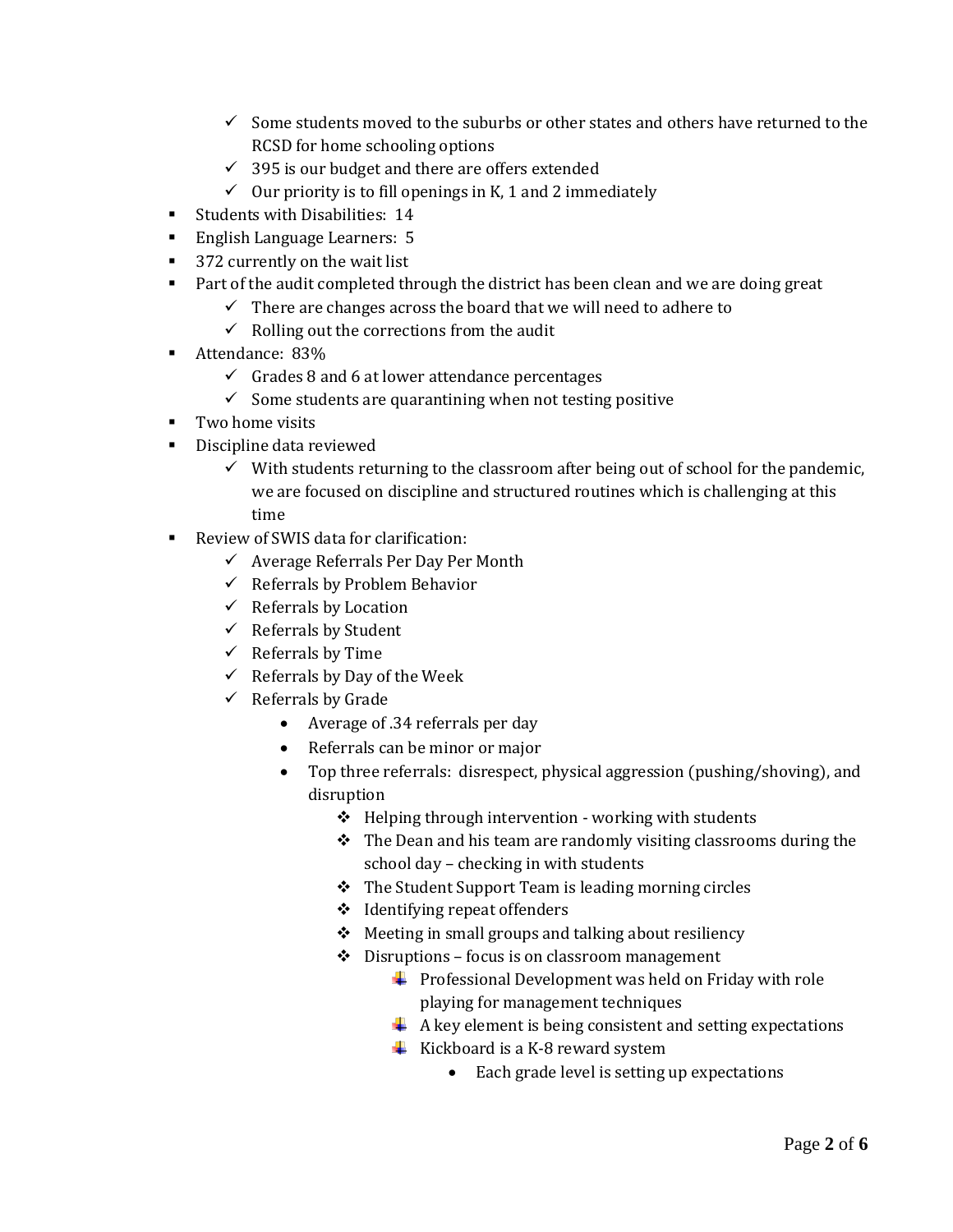- Students use their "paychecks" to purchase off the cart
- Lower grades need more immediate reinforcement adjusting to a daily basis for our younger students – a "Treasure Chest" each day
- Verbal warning and then a private conversation following steps and making teachers accountable
- Grade 6 class is giving students a variety of responsibilities tied to their paychecks
- Staff demographics many of our new hires are black and from the Rochester area which brings meaningful experience for an urban school
	- $\checkmark$  59 staff members
	- $\checkmark$  Nine staff members hired July to date
	- ✓ Total Teaching Staff: 38
	- ✓ Certified Teachers: 29
	- $\checkmark$  Three UCCS teachers in need of one more test for certification and are working to complete
	- $\checkmark$  Hired a teacher with a master's degree in literacy has not formally submitted paperwork since being out of state – certification originated in NYS and will be submitting soon
	- $\checkmark$  One teacher is enrolling in a teacher prep program has significant experience after many years of teaching assistant experience
	- $\checkmark$  Qualified staff members moved to new positions within UCCS
	- $\checkmark$  Our math teacher coaches football in the community and is known to families
	- $\checkmark$  Instructional focus looking at Benchmark 2 using assessment for learning
	- $\checkmark$  Overall goal working with the leadership team on action plans
		- Each of their key design elements
- Tuesday, Wednesday Thursday this week held Open House and spread out for three evenings – with an outdoor tent
	- $\checkmark$  Families were able to meet teachers and receive expectations
	- $\checkmark$  Small groups of six toured the school
	- $\checkmark$  Apple cider and donuts provided
- ➢ Parent Teacher conferences will be offered both ways: Zoom and In-person

# CEI's REPORT – Michael Kohlhagen

- ➢ Introduced Karen Fahy, Consultant for CEI (Director of School Improvement CEI Rochester)
	- A long-term public-school educator
	- As a consultant for CEI, she will help out where possible
	- She lives locally and has visited UCCS
	- Will be working with Dr. Alice Bartley on oversight and mandates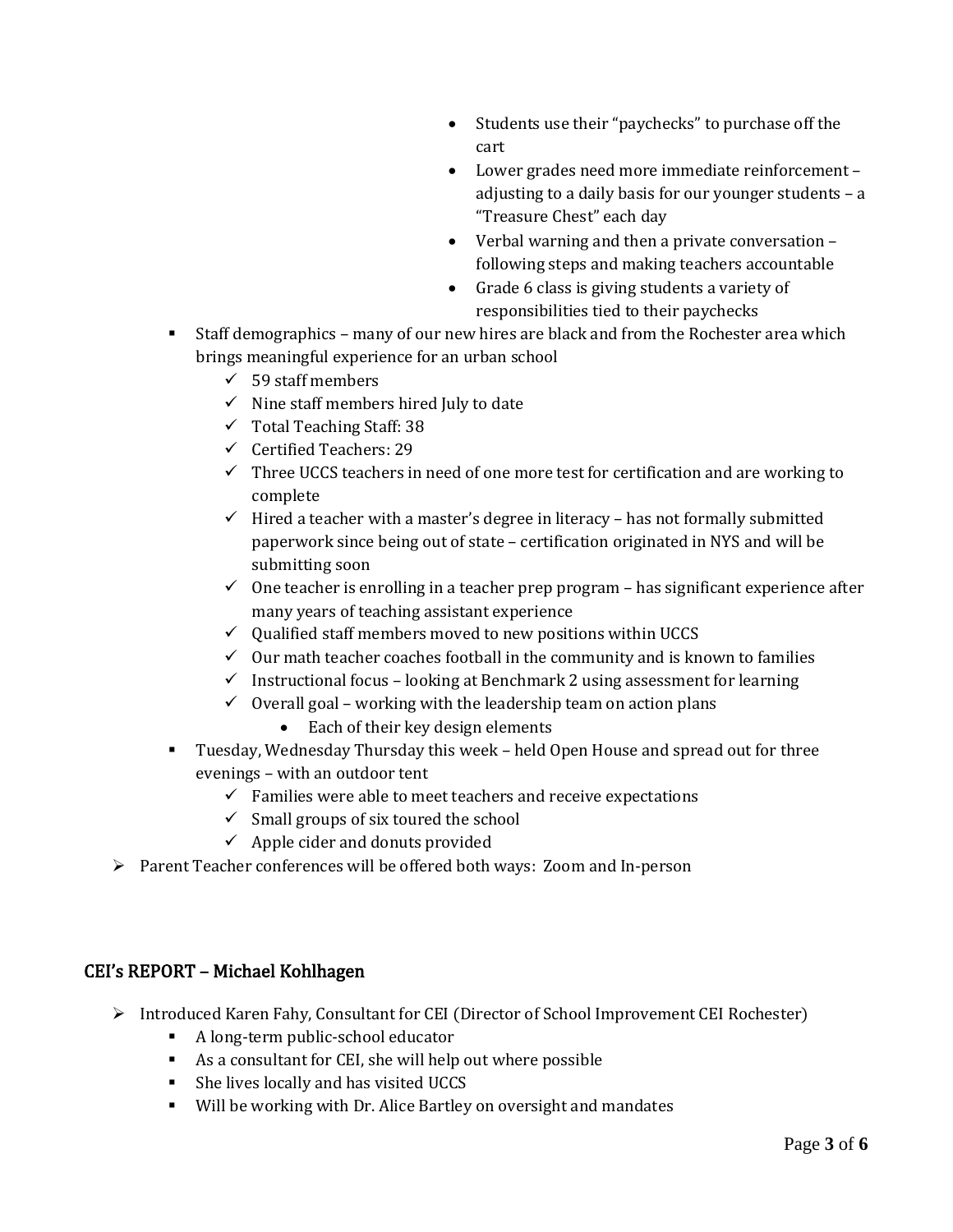## Dr. Alice Bartley:

- $\triangleright$  Special Education and ELL Audit
	- The last piece was completed vesterday
	- Completed 12-14 classroom visits and interviews with parents and students
	- Looking at the curriculum
	- Met the deadline
	- Report and recommendations are being written
		- ✓ Will be ready for review in November
	- Seven elements
	- **·** Instructional rounds in every class
	- Professional growth plan always room for growth

### Michael Kohlhagen:

- ➢ Discussion related to the charter document, strategic plan, school improvement plan, and the great work in place based on the MOU and the request of the board and the initial MOU and subsequent plan
	- Karen Fahy will take over much of the work Michael was managing
	- Will support Dr. Alice Bartley and align all documents and planning so we are prepared for any state visits and reporting
	- Create coherence
	- Alignment of UCCS's reporting and the work of CEI being asked of by the Board
	- Will better support the project and create some adherence
	- Meeting and exceeding the state's expectations
	- How do we look at that data and forecast for the next two years
	- Will allow Karen and Alice to work closely with CEO Lynn McCarthy to strengthen an already strong partnership
	- CEI's accountability and the school's accountability able to answer any questions and create documentation
	- Plan to meet every single benchmark

#### TREASURER'S REPORT – Bliss Owen

- ➢ Review and discussion: Audit conducted by Mengel Metzger Barr & Co
	- Total Current Assets are up \$664K
	- **•** Investment at RACF is up
	- Grants and receivables up \$273K
	- Property and equipment wrote off the assets left at former school location
	- Deposits \$439K new building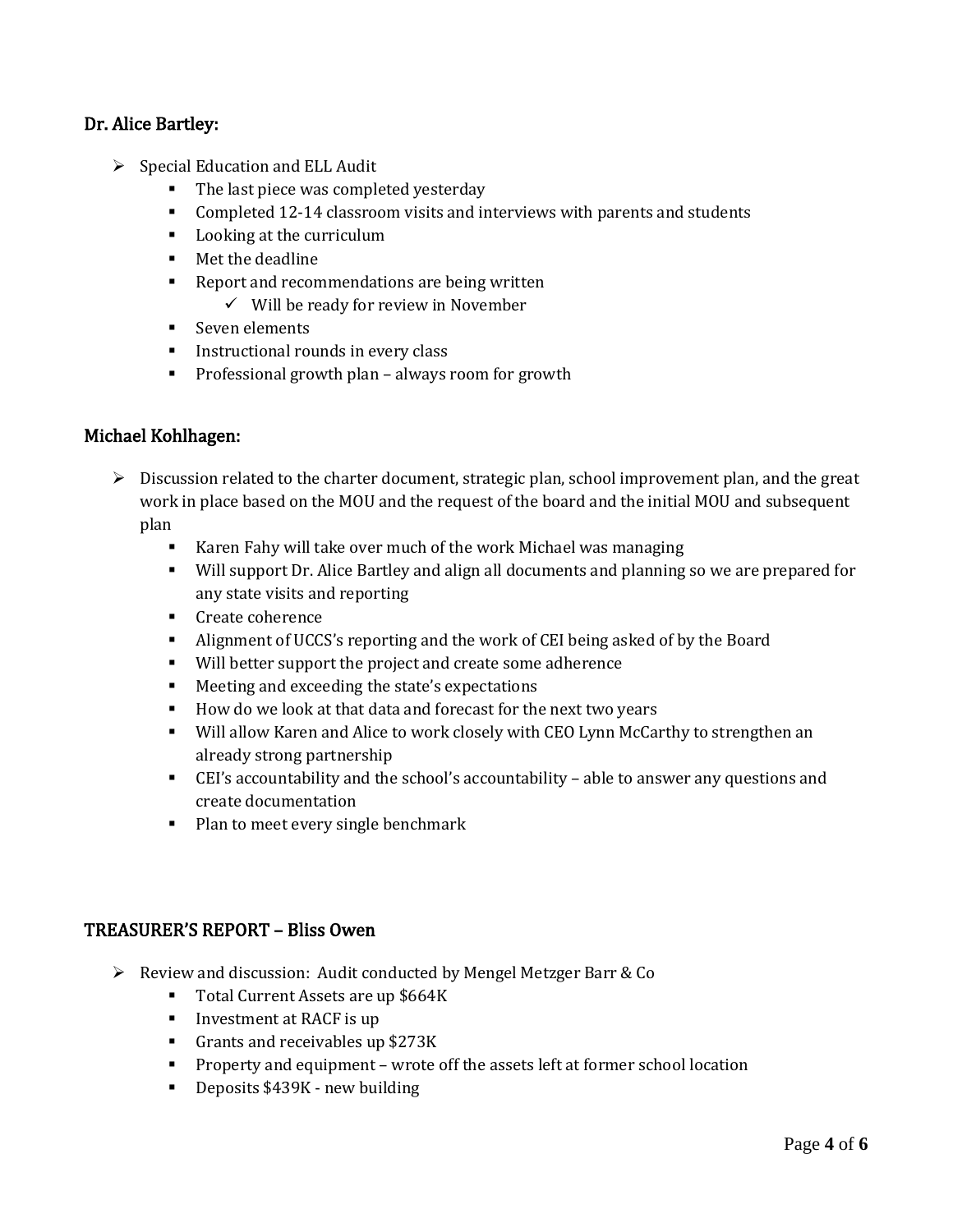- Total net assets at \$4.2M
- \$75K designated cash that we must have on hand
- Liabilities stable and like last year
- End of June PPP loan still on the balance sheet was forgiven in September
	- $\checkmark$  Expenses that loan was used for was in the audit
- Net Assets are up \$887K for the year
- Summary of revenue and expenses
- Main increase in our revenue and support is about \$280K
	- $\checkmark$  Most is the unrealized and realized gain on investments at \$235K
- Security deposit at other school was not returned
- Increase in net assets \$870K
- $\triangleright$  Finance Committee met with the auditors
	- Reviewed every page
	- Finance Committee accepted the audit results

| <b>Motion 211014.2</b>     | Upon a motion by Bliss Owen and duly seconded by Miriam Miranda-<br>Jurado, the following was submitted for approval: RESOLVED that the<br>Board of Trustees approve the year end June 30, 2021 audit as<br>prepared by Mengel Metzger Barr & Co. |
|----------------------------|---------------------------------------------------------------------------------------------------------------------------------------------------------------------------------------------------------------------------------------------------|
| Voting in the affirmative: | Shakeel Armstrong, Mubarak Bashir, Michael Kohlhagen, Miriam<br>Miranda-Jurado, Bliss Owen, Taj Smith                                                                                                                                             |
| Voting in the negative:    | None                                                                                                                                                                                                                                              |

Motion 211014.2 passed 6 to 0

- $\triangleright$  Bliss added that the auditors found a clean opinion no significant deficiencies
- $\triangleright$  Grant Revenue is \$99K mainly due to a timing difference
- $\triangleright$  RCSD per pupil differs slightly compared to the budget a reconciliation is expected
- $\triangleright$  No major differences in expenditures
- $\triangleright$  Another budget amendment will be needed once the facilities lease is finalized
	- Attorney is working with National Heritage on the lease
	- Market value is disputed as low attorneys are working through things

### GOVERNANCE COMMITTEE REPORT – Miriam Miranda-Jurado

 $\triangleright$  Committee met to discuss dates for board training and confirmed all will be recorded for board members unable to attend. Topics for training were also reviewed and prioritized to meet most immediate needs.